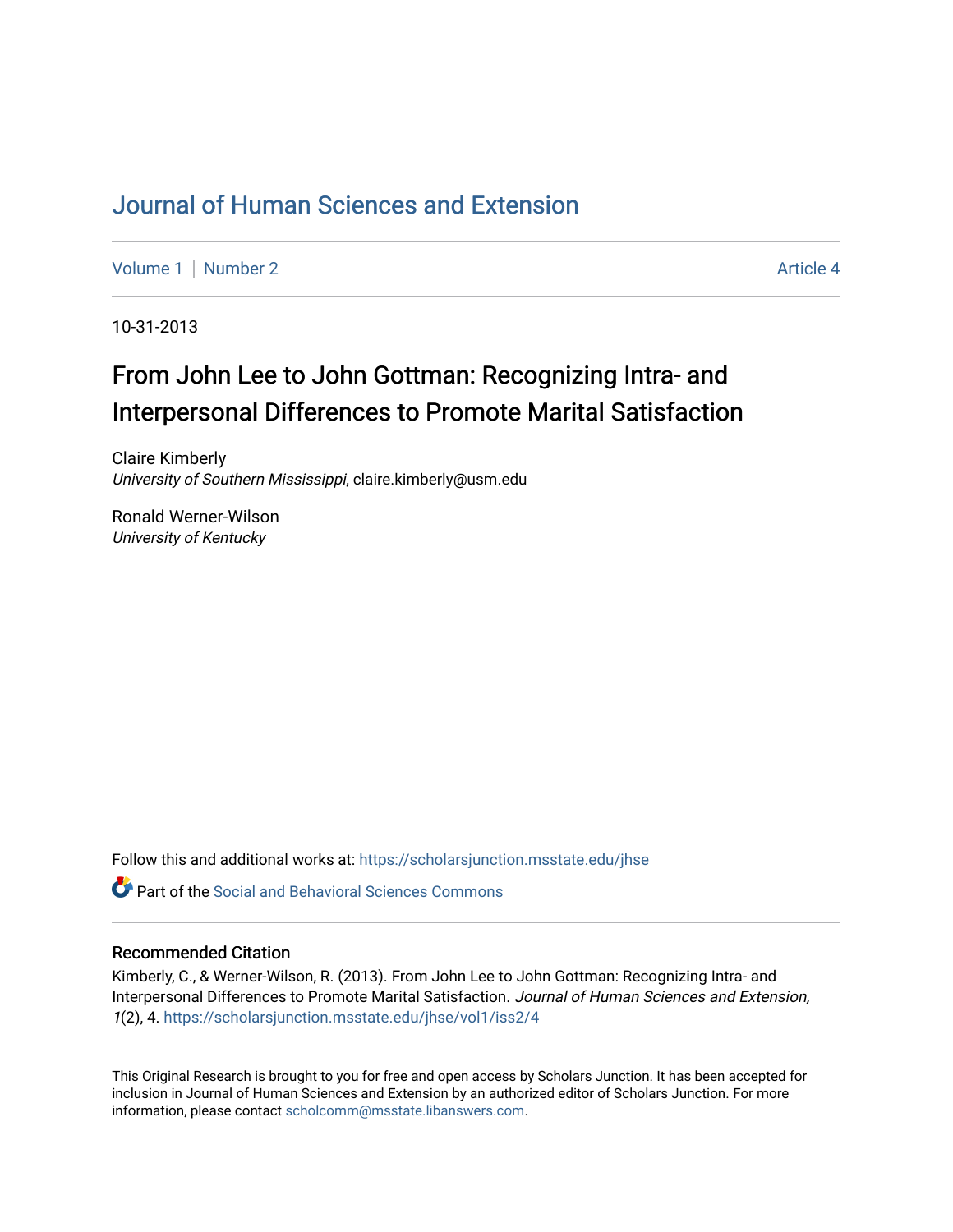## **From John Lee to John Gottman: Recognizing Intra- and Interpersonal Differences to Promote Marital Satisfaction**

**Claire Kimberly**

*University of Southern Mississippi* 

## **Ronald Werner-Wilson**

*University of Kentucky*

*Since Extension agents work with a variety of families, there is a desperate need to further our understanding of how to educate diverse communities on a familyrelated topic. Focused on assisting those teaching marital education to a diverse population, this study attempts to understand how individual differences impact relationship satisfaction and marital communication. Based on John Gottman's research on marital communication and John Lee's six love styles, 653 participants completed a survey to further understanding of the relationship between inter- and intrapersonal variables. Results revealed that marital communication and love styles accounted for 54.6% of the variance in marital satisfaction regardless of difference in demographics. Results of this study provide a resource for educators and practitioners to use with diverse clientele, while also emphasizing the need to understand both intra- and interpersonal variables when working with families.* 

*Keywords:* John Gottman, John Lee, marriage education

Marriages are becoming an increasingly popular topic for education in Extension and research; articles with the word "marriage" in their title have amplified by approximately 48% in the last decade (Fincham & Beach, 2010). However, the breadth and scope of marital research makes it difficult to understand how to adjust marital education to fit the diverse needs of Extension agents. Rodrigues, Hall, and Fincham (2006) stated that the "first step in integrating existing research and exploring mechanisms is to define the relationship between intrapersonal variables and relationship-process variables" (p. 33).Thus, challenges associated with understanding how Extension agents educate others on improving marital quality in diverse communities includes limited research being focused on the linkage between communication, individual differences, and relationship outcomes (Schneewind & Gerhard, 2002). In an attempt to fulfill this recommended need, the present study will investigate both intra- and interpersonal variables to determine their predictive power toward marital satisfaction and, potentially, the usefulness of this approach in Extension education. Specifically, John Lee's (1973) six love styles will be used as a framework to understand the influence of psychological variables, and John Gottman's (1994) communicative techniques will be used to interpret interpersonal factors.

Direct correspondence to Claire Kimberly at claire.kimberly@usm.edu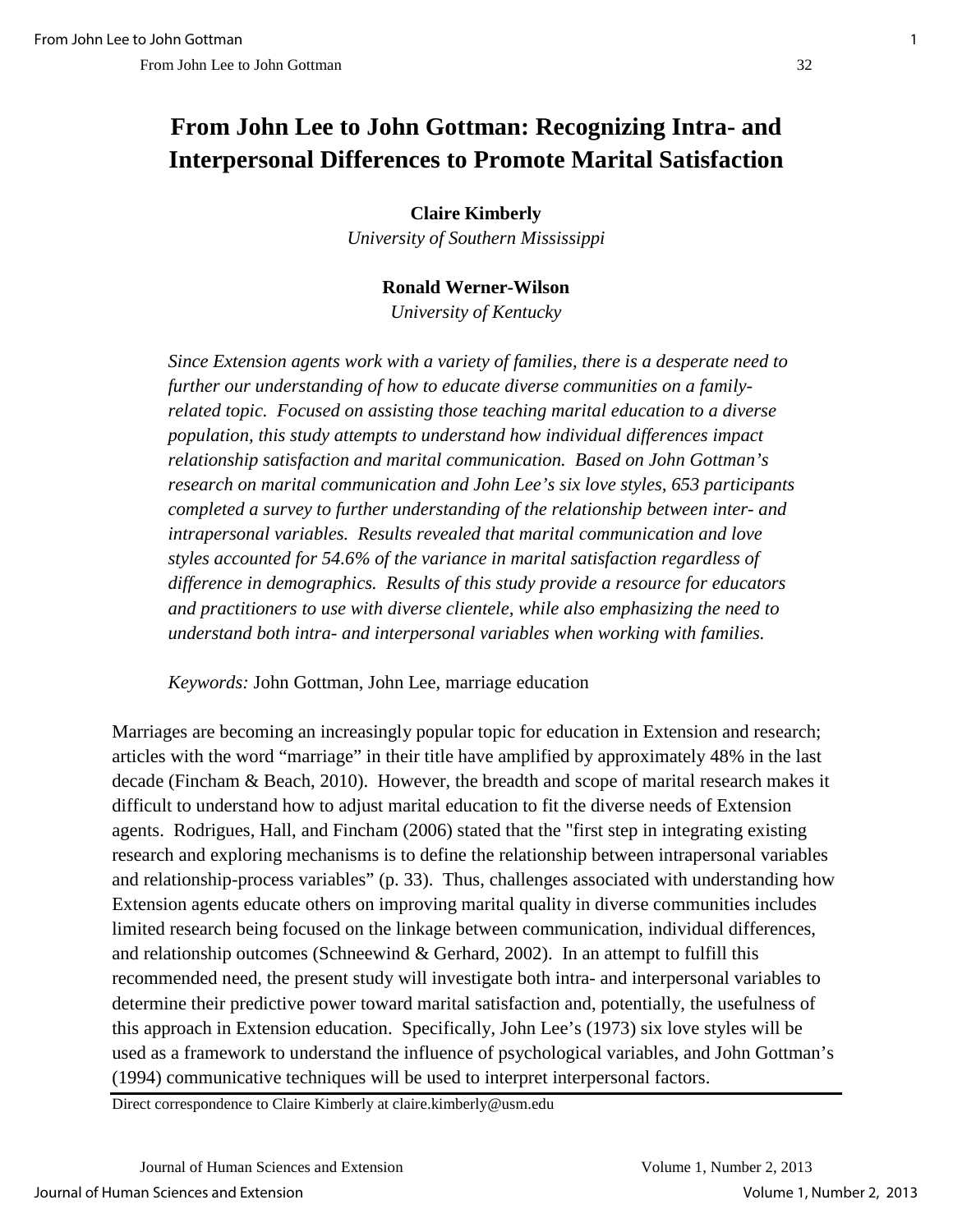## **Conceptual Models**

## **Psychological Framework**

In 1973, John Lee formed a framework in an attempt to understand what individuals desire in romantic relationships. Resulting from an analysis of over 4,000 written descriptions and 200 interviews with individuals, Lee quantified definitions associated with love into three primary (*eros, ludus,* and *storge*) and three secondary (*mania, pragma,* and *agape*) love styles. The breadth of these love styles and their ability to encompass numerous other approaches that tried to conceptualize love attests to the internal validity of his concept. For example, Hahn and Blass (1997) noted that connections could be drawn between Lee's (1973) *manic* (obsessive) and *agape* (selfless) love styles to Sternberg's (1987, 1988) *infatuation* and Clark and Mills' (1979) *communal love,* respectively.

**Primary styles.** The *eros* love style is known as a passionate love that typically forms from a deep and immediate physical attraction. *Eros* has been termed as the "most consistent predictor of marital satisfaction," regardless of gender or ethnicity (Contreras, Hendrick, & Hendrick, 1996, p. 412) and is positively related to intimacy, passion, commitment, and relationship satisfaction (Hendrick, Hendrick, & Adler, 1988; Levy & Davis, 1988; Morrow, Clark, & Brock, 1995).

People that fall into the category of a *ludus* love style tend to view relationships as a game and are more comfortable with the idea of pursuing or maintaining multiple relationships simultaneously (Lee, 1973). This style has been shown to negatively relate to marital satisfaction (Inman-Amos, Hendrick, & Hendrick, 1994; Kanemasa, Taniguchi, Daibo, & Ishimori, 2004), mostly due to the use of negative techniques such as avoidance, withdrawal, or denial (Hensley, 1996; Richardson, Hammock, Lubben, & Mickler, 1989).

The final primary love style, *storge*, has been termed as the friendship style of love (Lee, 1973). *Storgic* lovers develop their relationships slowly (i.e., to establish a friendship first), so they have also been found to positively relate to the measurement of conscientiousness, while negatively relating to impulsivity (White, 2003; White, Hendrick, & Hendrick, 2004).

**Secondary styles.** *Agape* is considered a hybrid of both the *storge* and *eros* love styles. The *agapic* style has been described as a selfless approach to love due to these lovers being extremely forgiving, supportive, and committed to their partners (Hahn & Blass, 1997; Hallett, 1989). It has shown to positively correlate with relationship satisfaction and commitment (Aron & Westbay, 1995; Hendrick et al., 1988; Lin & Huddleston-Casas, 2005), as well as intimacy and passion (Levy & Davis, 1988; Morrow et al., 1995).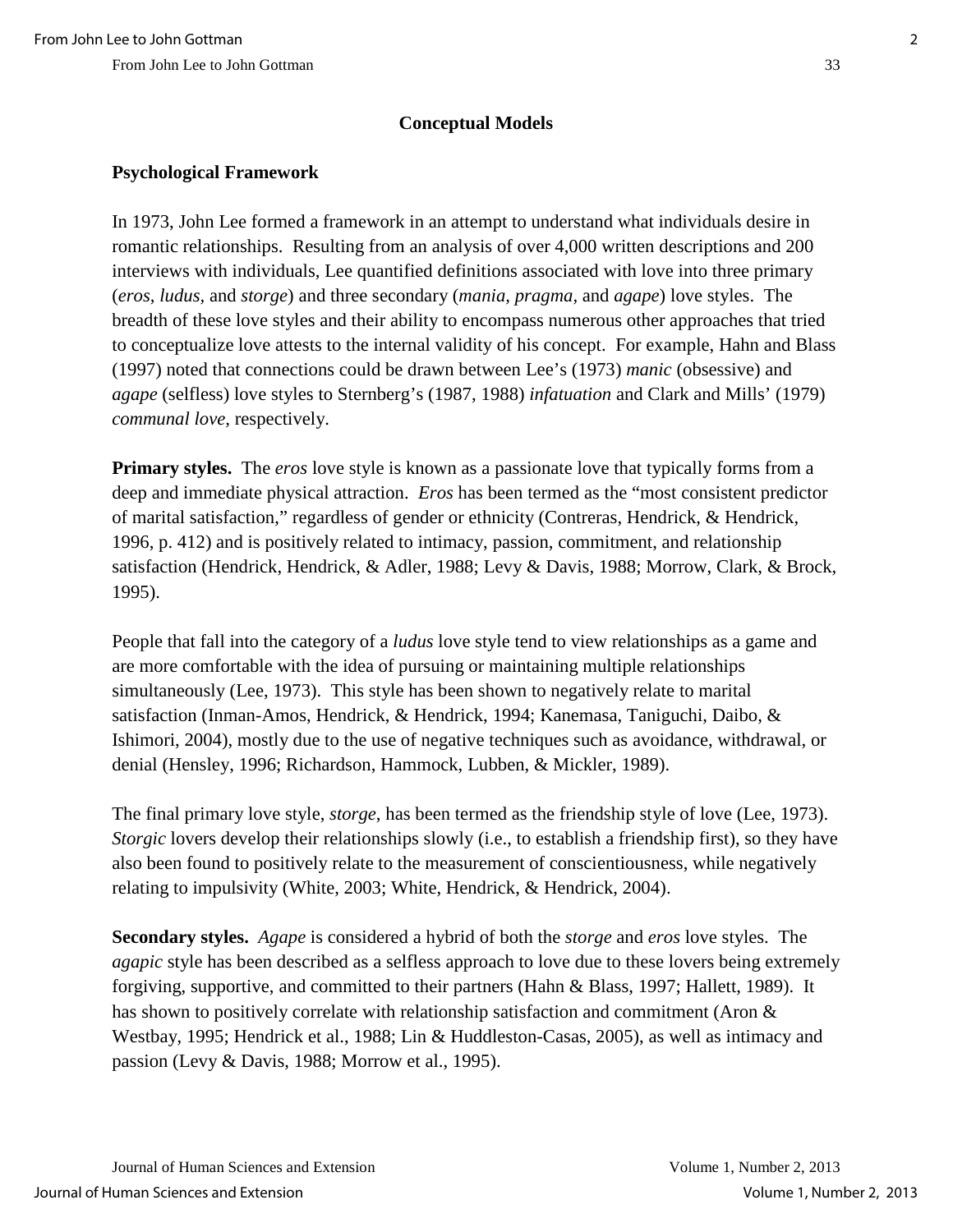*Pragma* lovers are characterized as making rational decisions of whether or not to enter a relationship because of personal or social compatibility (Hahn & Blass, 1997). Viewed as a hybrid between *storge* and *ludic*, these lovers emphasize compatibility on characteristics such as religion, family values, and education. *Pragma* lovers have revealed a negative correlation between love and openness (White, 2003), while positively relating to religiosity and conscientiousness (Hendrick & Hendrick, 1987; White, 2003).

The final love style is seen as a combination of *eros* and *ludus* and is characterized by a need for a great deal of attention and affection (Lee, 1973). The *manic* lover takes a rapid progression toward intimacy due to the desire for an all-encompassing relationship. Common characteristics of this love style include being obsessive, jealous, and emotional (Hahn & Blass, 1997).

#### **Interpersonal Framework**

John Gottman's work surrounding marital communication is well-known in current literature (e.g., Busby & Holman, 2009; Gubbins, Perosa, & Bartle-Haring, 2010). Although there is some controversy associated with his research (see DeKay, Greeno, & Houck, 2002; Heyman & Hunt, 2007), his findings have resulted in the ability to predict the permanence of marriages with only 10% error. In particular, he found that the use of four attitudes—or *Four Horsemen (*i.e., criticism, contempt, defensiveness, and stonewalling)—seemingly forecasted relationship failure with great accuracy (Gottman, 1994).

**Negative communication.** *Criticism* is the technique of verbally attacking one's partner based on his or her personality and/or character; this form of communication usually occurs because of the need to convince oneself that the partner is at fault (Gottman, 1994). The second technique is classified as *defensiveness* and typically coincides with complaining or criticism. This horseman involves an individual who is not able to place oneself in the partner's position and, thus, is unable to view another as the victim. *Contempt* involves attacking a partner's sense of self by insulting or verbally abusing them and can include sarcasm, insults, or name-calling. The final of the four horsemen, *stonewalling,* is defined as someone withdrawing completely from the conflict and can include ignoring, being unresponsive, or emotionally distant.

#### **Research Hypotheses**

Although research on love styles has been prominent (for review, see Hendrick, 2004), little research has been done to examine the relationship between love styles and negative relational maintenance behaviors (Goodboy & Myers, 2010) and their potential impact in Extension settings. In fact, most studies that have analyzed psychological variables with relationship maintenance have used the "Five Factor Mode of Personality" (i.e., neuroticism, extraversion, openness to experience, agreeableness, and conscientiousness) and have disregarded configural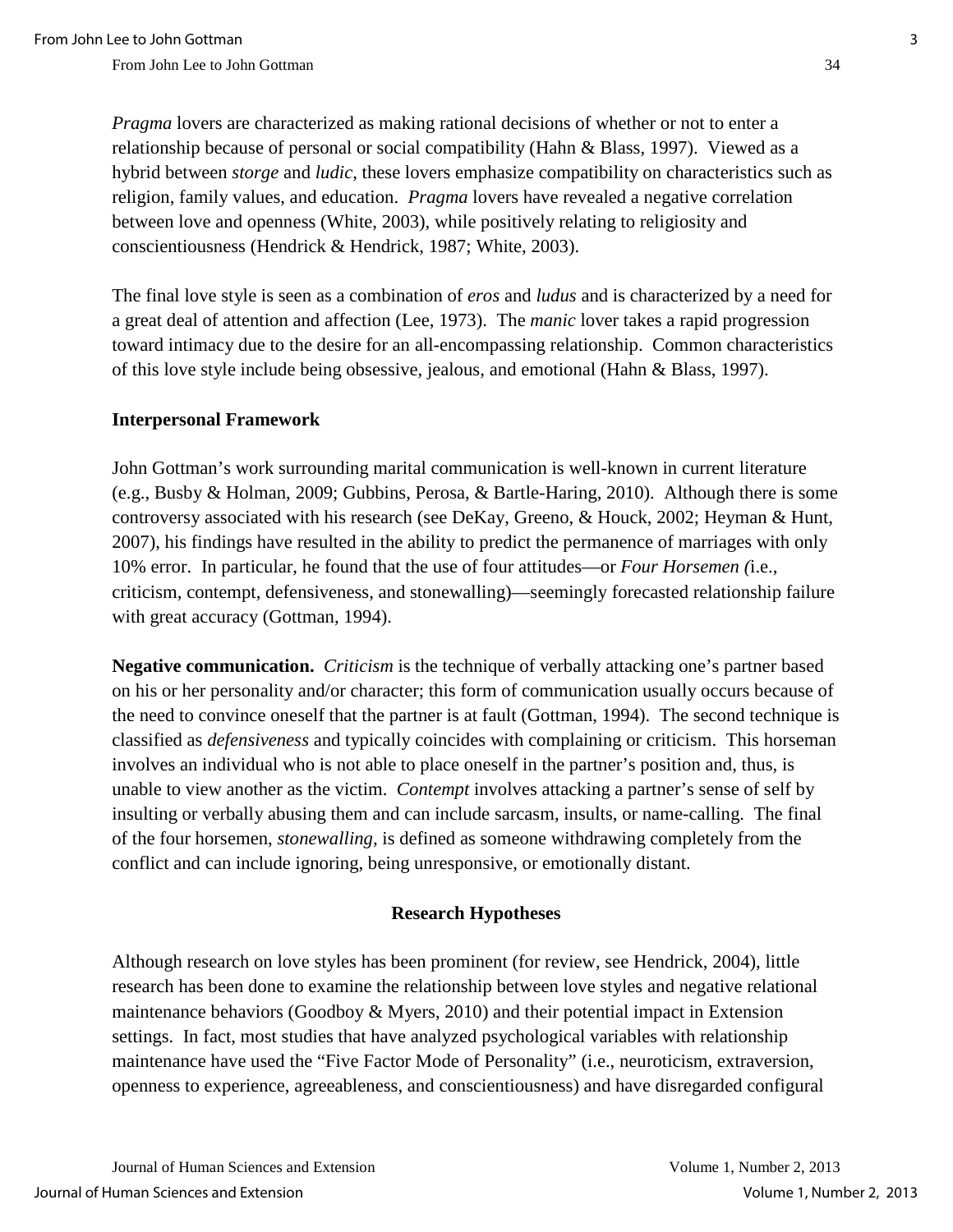or typological approaches (Feeney & Noller, 1996; Furman & Flanagan, 1997). Only one study known to the authors has attempted to find this connection (i.e., Goodboy & Myers, 2010), and although limitations were present, a relationship was found between the love styles and negative relational behaviors, such as jealousy, avoidance, and infidelity. Due to the impact that understanding individual differences can have on teaching marriage education, the present study investigated the following research question: How do communication techniques used during marital conflict and the definition of love impact marital satisfaction? Specifically, we tested the following hypotheses:

- H1: *Ludic* and *manic* love styles will inversely relate to marital satisfaction.
- H2: *Agapic*, *erotic*, *storgic*, and *pragmatic* love styles will relate positively to marital satisfaction.
- H3: Gottman's Four Horsemen will inversely relate to marital satisfaction.
- H4: After controlling for length of marriage, Gottman's Four Horsemen and Lee's love styles will have predictive power of marital satisfaction.

#### **Method**

#### **Procedure**

A survey was mailed to 300 individuals in randomly selected households from two large urban populations in a southeastern state. The contact information was obtained from the United Postal Services. All respondents were over the age of eighteen, and only those who had been married qualified for the study. No additional restrictions were placed on respondents based on their race, gender, or age.

The survey design followed procedures suggested by Dillman, Smyth, and Christian (2009). To begin, a brief pre-notice letter was sent to the respondents a few days prior to the official invitation to participate. It noted that an invitation for an online questionnaire would arrive in a few days and that the person's response would be greatly appreciated.A questionnaire mailing was then sent that included a detailed cover letter explaining why a response was important, as well as instructions for how to complete the questionnaire online, and information for how to win \$100. A thank you postcard was sent one week after the questionnaire mailing. This mailing expressed appreciation for responding and indicated that if the questionnaire had not yet been completed, it was hoped that it would be done soon. Finally, an invitation for a replacement questionnaire was sent to nonrespondents 2 to 4 weeks after the original questionnaire mailing. It indicated that the person's questionnaire had not yet been completed and urged the recipient to respond. The response rate was lower than expected (13%), so additional recruitment was done by (1) sending a link to the survey to all Directors of Graduate Studies at a southeastern college requesting that they forward it to their students and (2) creating an event on Facebook inviting members to take the survey.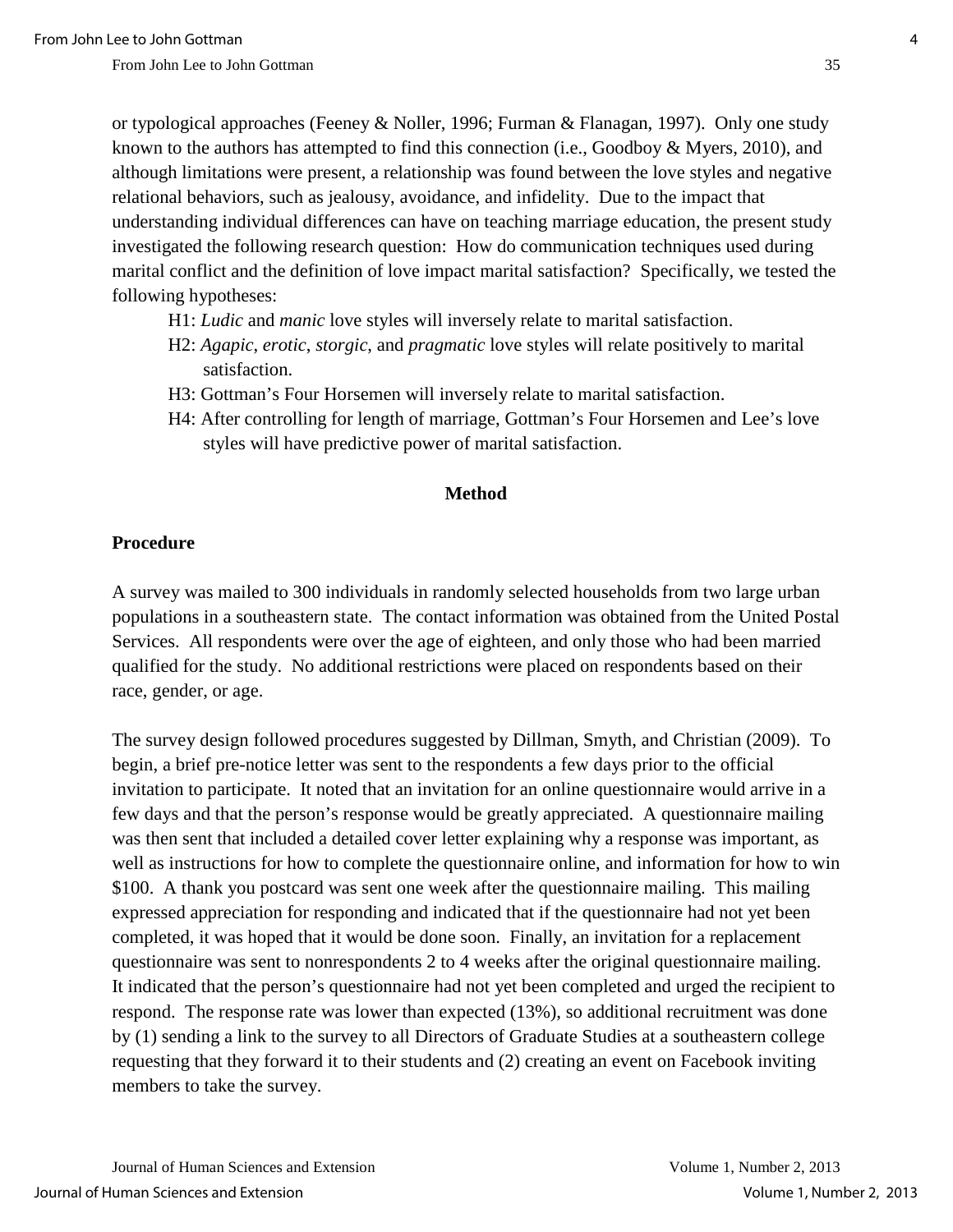#### **Sample**

The three sampling techniques (i.e., mail, email, and Facebook) resulted in 653 individuals that were currently married (see Table 1 for summary). Of those participants, sixty-six (10.1%) had been married before, with a majority (83.1%) of those on their second marriages. The average length of time that the participants stated knowing their current spouse was a little under 15 years ( $Min = 1.00$  years;  $Max = 66.00$  years;  $SD = 10.10$  years), while the mean for being married was almost 11 years ( $Min = 1.00$ ;  $Max = 64.00$ ;  $SD = 10.03$ ). A small minority (.5%) noted that they were in an open marriage (e.g., swingers) while a few others (1.9%) stated that they were homosexuals; the remaining participants categorized themselves as being in a heterosexual and monogamous relationship.

| Table 1. Overall Demographics $(N = 653)$ |             |         |            |           |  |  |
|-------------------------------------------|-------------|---------|------------|-----------|--|--|
| <b>Variable</b>                           |             |         |            | % (n)     |  |  |
| <b>Married Before</b>                     |             |         |            |           |  |  |
| N <sub>o</sub>                            | 89.9 (587)  |         |            |           |  |  |
| Yes                                       |             |         |            | 10.1(66)  |  |  |
| <b>Number of Times Married</b>            |             |         |            |           |  |  |
| 2                                         |             |         |            | 83.1 (54) |  |  |
| 3                                         |             |         |            | 1.1(7)    |  |  |
| $4+$                                      |             |         |            | .7(4)     |  |  |
| <b>Type of Marriage</b>                   |             |         |            |           |  |  |
| Heterosexual                              |             |         | 97.4 (630) |           |  |  |
| Homosexual                                |             | 1.9(12) |            |           |  |  |
| Open                                      |             |         |            | .5(3)     |  |  |
| <b>Gender</b>                             |             |         |            |           |  |  |
| Female                                    | 72.2 (467)  |         |            |           |  |  |
| Male                                      | 27.4 (177)  |         |            |           |  |  |
| <b>Ethnicity</b>                          |             |         |            |           |  |  |
| Caucasian                                 | 91.9 (591)  |         |            |           |  |  |
| Asian                                     |             | 3.3(20) |            |           |  |  |
| <b>African American</b>                   |             |         | 2.5(15)    |           |  |  |
| Hispanic                                  |             |         | 1.7(10)    |           |  |  |
| Native American                           |             |         | 1.5(9)     |           |  |  |
| Multicultural                             |             |         | 1.5(9)     |           |  |  |
| Other                                     |             | 1.7(10) |            |           |  |  |
|                                           |             |         |            |           |  |  |
|                                           | <b>Mean</b> | Min     | <b>Max</b> | <b>SD</b> |  |  |
| <b>Years Married</b>                      | 10.78       | 1.00    | 64.00      | 10.03     |  |  |
| <b>Known Spouse</b>                       | 14.74       | 1.00    | 66.00      | 10.10     |  |  |
| Age                                       | 36.81       | 22.00   | 89.00      | 10.99     |  |  |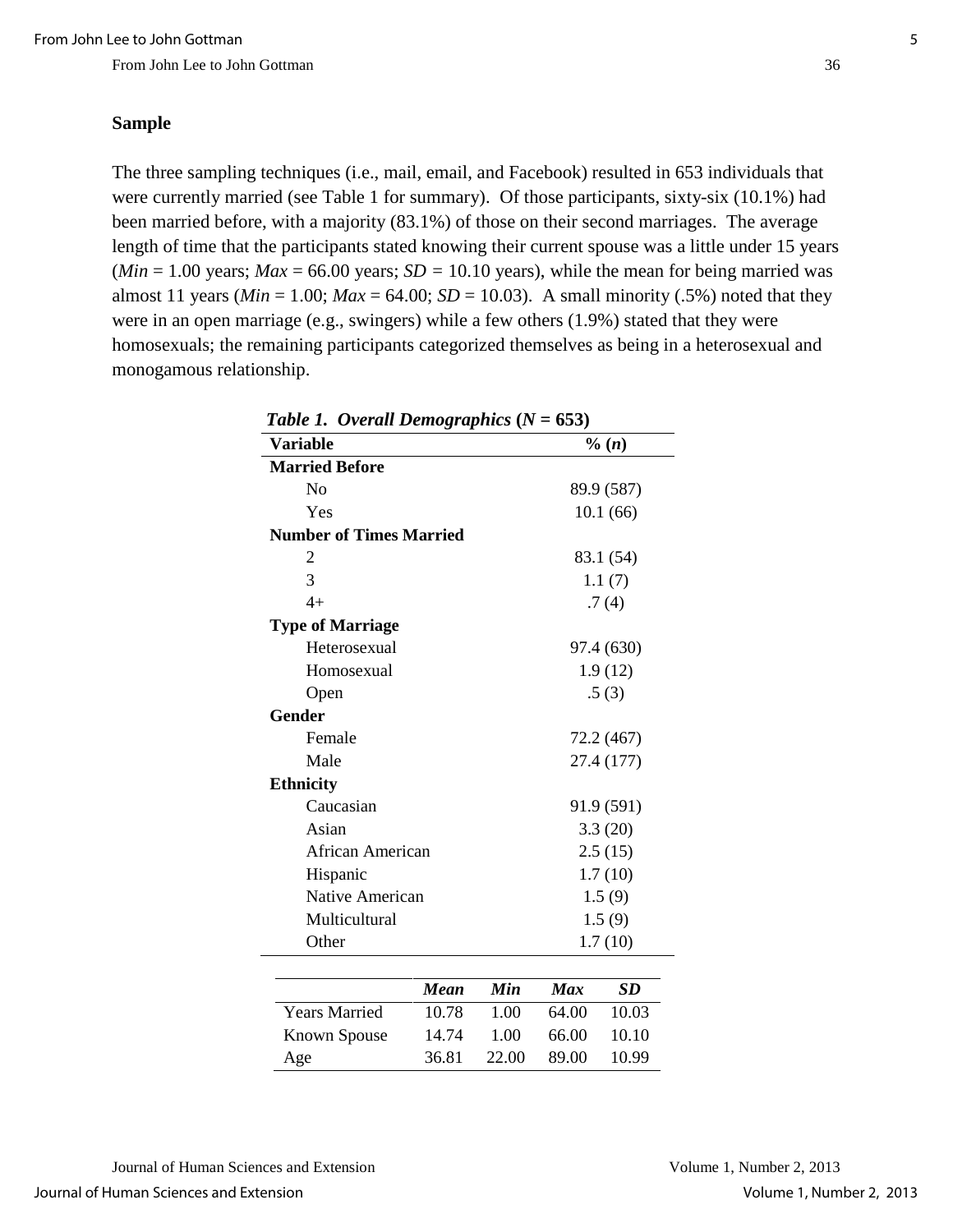A majority of the participants were female (72.2%) and Caucasian (91.9%). Almost equal representation was found among Asians (3.3%), African Americans (2.5%), Hispanics (1.5%), and Native Americans (1.5%). Multicultural (1.5%) and "Other" ethnicities (1.7%) were also presented as options, though it should be noted that the participants were able to select more than one category. The average age of the participants was almost 37 years, with a minimum of 22 and a maximum of 89 years.

Religiosity was assessed by how regularly participants attended religious services. This category resulted in the most diverse demographics and included 44.2% that attended church once a week and almost equal variance between rarely (18.9%), once a month (15.6%), and never (13.0%). The remaining participants stated that they only attended services on important holidays (7.6%). Financial status was gauged by how comfortable the participants felt with their current financial situation; a majority felt secure (70%), followed by insecure (19.2%), very secure (8.8%), and very insecure (1.5%).

#### **Measures**

*John Lee's love styles. The Love Attitudes Scale (LAS): Short Form* was developed by Hendrick, Dicke, and Hendrick (1998) to examine the six love types of individuals based on Lee's (1973) *Color of Love Theory*. LAS-Short Form consists of 18 items with a 5-point Likert Scale (1 = *Strongly Agree*; 5 = *Strongly Disagree*). Three items in the scale represent each of the six major love styles. Prior reported test-retest reliabilities ranged from .60 to .78 (Hendrick & Hendrick, 1986) and alpha ranged from .62 to .88 (Hendrick et al., 1998). Similarly, Cronbach's alphas for the present study were: *Eros* = .71, *Ludus* = .57, *Storge* = .78, *Pragma* = .54, *Mania* = .63, and *Agape* = .68.

*Gottman's Four Horsemen.* The questionnaire used to analyze Gottman's Four Horsemen was obtained from Busby, Holman, and Taniguchi's (2001) research on premarital and marital couples and was found to be comparable to Gottman's observational research (Holman & Jarvis, 2003). The participants were given 11 questions to assess their use of contempt/defensiveness, criticism, and stonewalling with contempt and defensiveness being combined due to the two being "different sides of the same coin" (p. 273). The authors' replaced their stonewalling variable with the name *withdrawal* to assist those not familiar with Gottman's work in understanding this technique; for this study, the variable will be renamed *stonewalling* to prevent confusion in the analysis section. These items were ranked on a 5-point scale anchored by  $1 =$ *Never* and 5 = *Very Often*. Example items included "I feel attacked or criticized when we talk about our disagreements" for criticism and "I sometimes just clam up and become quiet" for stonewalling.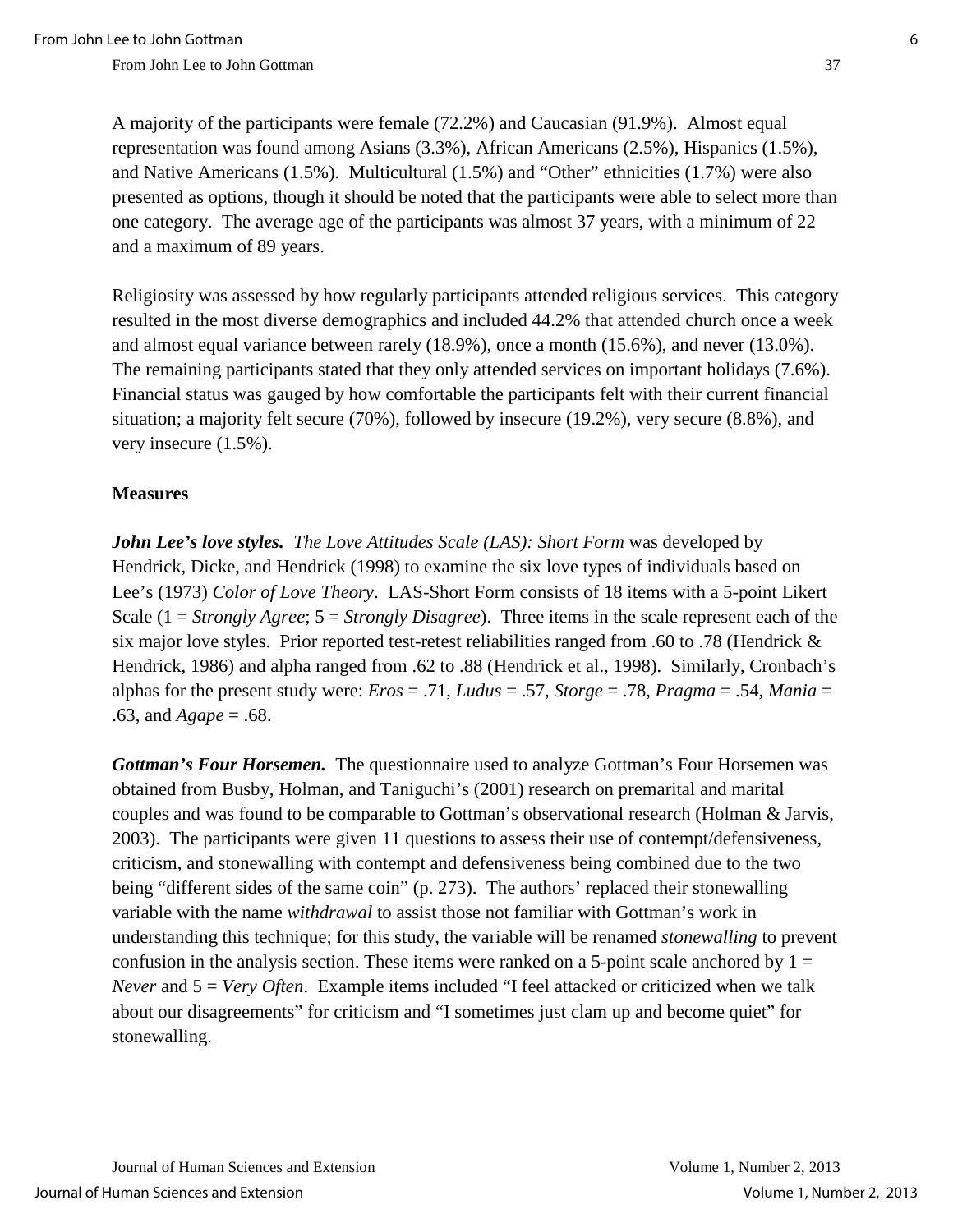After checking the reliability of Gottman's scale and subscales, one item was found to be inconsistent in interpreting the contempt subscale (i.e., corrected item-total correlation was .002): "I've found that during an intense argument it is better to take a break." Eliminating this question from the subscale increased Cronbach's alpha from .509 to .658. Assessing the reliability of questions associated with criticism resulted in a similar challenge; the question "let[ing] my partner have it full force" had a corrected item-total correlation of .249. Unfortunately, there were only three questions assessing this variable, and the change in Cronbach's alpha was minimal (i.e., .07). So, we did not eliminate this question. Cronbach's alpha, therefore, resulted in .528 for criticism and .746 for stonewalling. The remaining ten questions of the overall scale produced Cronbach's alpha of .837.

*Measure of relationship satisfaction.* The Revised Dyadic Adjustment Scale (RDAS) was chosen over the Dyadic Adjustment Scale (DAS) because of its brevity (18 fewer items than the original DAS), multidimensionality, and ability to distinguish between distressed and nondistressed individuals and relationships (Busby, Christensen, Crane, & Larson, 1995; Spanier, 1976). The RDAS consisted of 14 items that provided a total score and three subscores: *dyadic consensus* (the degree to which couples agree on matters of importance to their relationship), *dyadic satisfaction* (the degree to which couples are satisfied with their relationship), and *dyadic cohesion* (the degree of closeness and shared activities experienced by couples). RDAS scores ranged from 0-48 with "distressed relation" having the lowest score. The instrument has shown high internal consistency (alpha  $= 0.90$ ) and construct validity (Busby et al., 1995). In the present study, the following Cronbach's alphas were found for the subscales and for the overall questionnaire: *Consensus* = .77, *Satisfaction* = .82, *Cohesion* = .76, and *Total*   $=.87.$ 

#### **Results**

#### **Preliminary Analysis**

There was some concern regarding demographic differences associated with the three recruitment methods, so we completed a one-way between-groups analysis of variance to explore the impact of recruitment method on years married, years knowing the spouse, and age, while a Chi-square was performed on gender. Subjects were divided into three groups according to the recruitment technique used for their participation (Group 1: Mail, Group 2: Facebook, Group 3: Email). There was a statistically significant difference at the  $p < .05$  level in all three variables of interest between mailing the survey and Internet recruitment: (1) years married:  $F(2, 642) =$ 19.90, *p* < .000; (2) years known spouse: *F*(2, 640) = 14.86, *p* < .000; and (3) age in years: *F*(2,  $(640) = 27.49$ ,  $p < 0$ . Despite reaching statistical significance, the actual difference in mean scores between the groups was not extremely large. The effect size, calculated using eta<sup>2</sup>, was .05 for years married, .04 for years knowing the spouse, and .08 for age in years. Post-hoc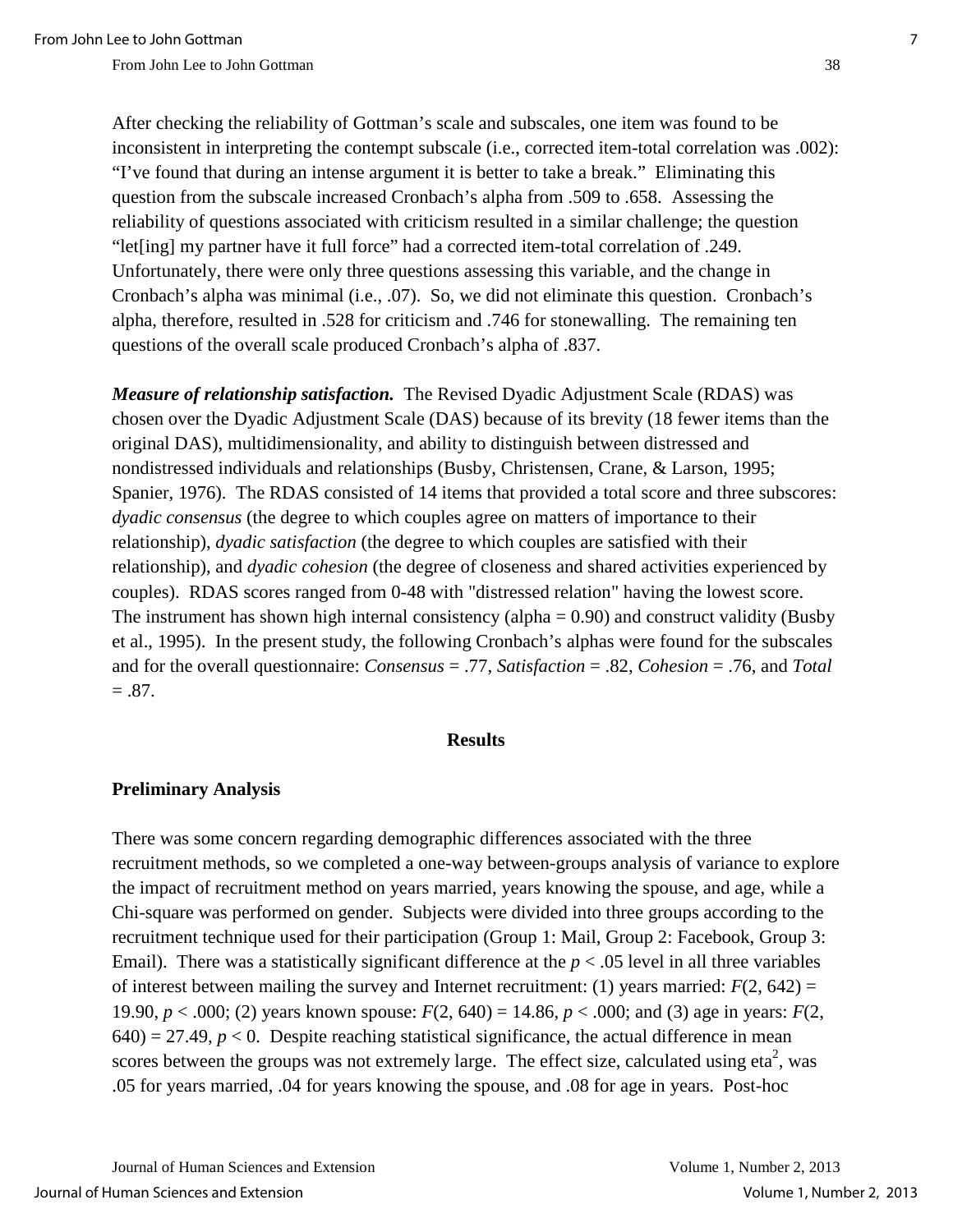comparisons using the Tukey HSD test indicated that the mean scores for Group 1 when compared to Groups 2 and 3 were significantly different on all three variables, but not between Group 2 and Group 3. Finally, the Chi-square test for independence with gender indicated significant associations between gender and recruitment method,  $X^2$  (2,  $n = 647$ ) = .243,  $p =$  $38.23$ , phi = .243.

Furthermore, prior research suggests that there may be gender differences that could cause a spurious relationship. For example, agape has been found in at least one study to be more common in women (Davies, 2001) while manic lovers were found to be more likely men (White et al., 2004). Thus, independent sample *t*-tests were performed to analyze the differences between the RDAS and LAS scales with gender. There were significant differences found with LAS scores for males and females on the variables *ludus* ( $p < .05$ ), *pragma* ( $p < .01$ ), and *agape*  $(p < .001)$ . However, the difference in mean scores and the resulting eta<sup>2</sup> for *ludus* and *pragma* showed that the differences were actually very small (mean difference = -.47 and .60, eta<sup>2</sup> = .01 and .01 respectively). Conversely, the magnitude of the difference between the means of *agape*  (mean difference =  $-1.61$ , 95% *CI*:  $-2.04$  to  $-1.20$ ) were moderately high (eta<sup>2</sup> = .09), which is why the variable *agape* was divided by gender in the primary analysis. No significant differences were found between gender and RDAS scores. In addition to the above analysis of variables, race, age, and times previously married were tested, but did not show any influence that would impact the primary analysis.

#### **Primary Analysis**

To begin looking for a relationship between marital satisfaction, Lee's love styles, and Gottman's negative communicative techniques, a Pearson correlation matrix was calculated with results presented in Table 2. There was a strong, positive correlation between the *consensus*  subscale and the RDAS overall score with *eros* ( $r = .51$  and .56, respectively,  $p < .001$ ). Although not as powerful, a significant correlation was also found between *eros* and the degree of closeness and satisfaction within the relationship ( $r = .16$  and .28, respectively,  $p < .01$ ).

The correlation between *agape* males and the RDAS resulted in moderate correlations with *consensus* and *RDAS Total*; the more likely the male agreed with being a selfless lover, the higher the likelihood of marital happiness and consensus on important matters (i.e., *r* = .38 for *consensus* and *r* = .41 for *RDAS Total*). Similar findings were found with *agape* females, but were not as strong, with *r* = .24 for *consensus* and .25 for *RDAS Total.* Although the overall score from the RDAS was positively correlated with four of the six love styles (exception of *ludus*,  $r = -0.28$  and *pragma, r* =  $-0.02$ ), only *eros* and *agape* males resulted in a strong relationship by Cohen's (1988) standards ( $r = .56$  and .41, respectively).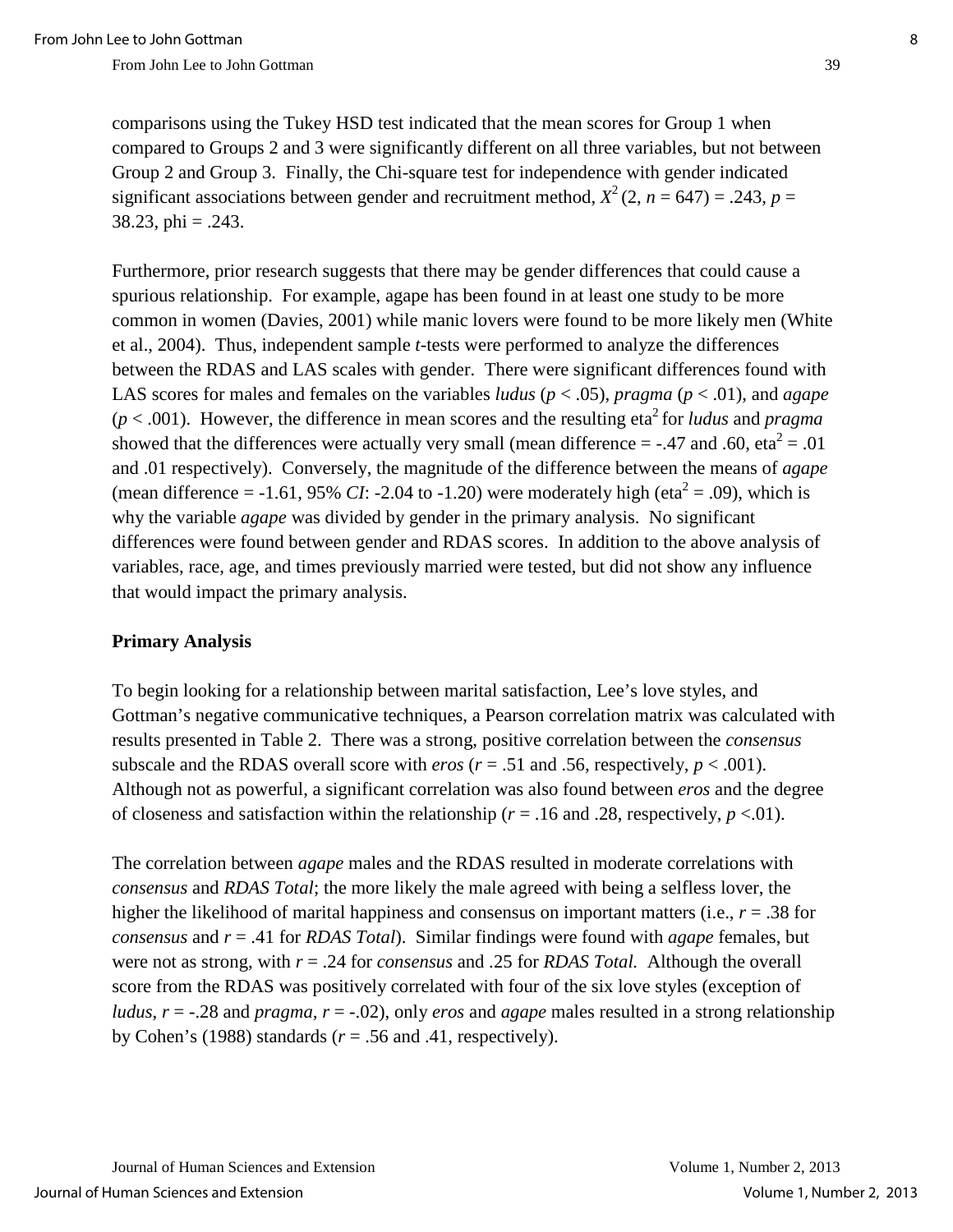| <b>Scale</b> | <b>Consensus</b> | <b>Satisfaction</b> | <b>Cohesion</b> | <b>RDAS Total</b> |
|--------------|------------------|---------------------|-----------------|-------------------|
| Eros         | $.51**$          | $.16**$             | $.28**$         | $.56**$           |
| Ludus        | $-.23**$         | $-14**$             | $-18**$         | $-.28**$          |
| Storge       | $.10*$           | .08                 | $.09*$          | $.14**$           |
| Pragma       | .03              | .07                 | $-.05$          | $-.02$            |
| Mania        | .01              | $-.04$              | $-.05$          | .01               |
| Agape        | $.38**$          | .05                 | $.18*$          | $.41**$           |
| (Male)       |                  |                     |                 |                   |
| Agape        | $24**$           | $.11*$              | .08             | $.25**$           |
| (Female)     |                  |                     |                 |                   |
| Contempt     | $-45**$          | $-18**$             | $-.27**$        | $-.53**$          |
| Criticism    | $-45**$          | $-.09*$             | $-.25**$        | $-.56**$          |
| Stonewall    | $-.48**$         | $-.22**$            | $-.33**$        | $-.60**$          |

*Table 2. Pearson Correlations between Measures of Marital Satisfaction with Lee's Love Styles and Gottman's Four Horsemen* **(***n* **= 572)**

 $* p < .05, ** p < .01$ 

The Pearson correlation matrix demonstrated a stronger relationship between Gottman's Four Horsemen and RDAS. In general, the negative techniques described by John Gottman resulted in a moderate to strong negative relationship with the RDAS measurements; the exception was with the subscale *satisfaction.* Although a significant negative relationship was found between the Four Horsemen and this subscale, the relationship was weak (*contempt/defensiveness* = -.18, *criticism* =  $-.09$ *,* and *stonewall* =  $-.22$ *).* 

To further our understanding of the relationship between Lee's love styles and Gottman's communicative techniques, a Pearson correlation matrix was also calculated between these two scales (see Table 3). Negative and significant relationships were found with *eros* and *agape*  when compared to all of Gottman's Horsemen. Significant, positive relationships were found with *ludus* and *mania* with the exception of *mania* and *criticism* (i.e., *r* = .06). *Pragma* did not show a significant relationship with any of the communicative techniques.

| - - - -      |                 |           |                  |  |  |  |
|--------------|-----------------|-----------|------------------|--|--|--|
| <b>Scale</b> | <b>Contempt</b> | Criticism | <b>Stonewall</b> |  |  |  |
| Eros         | $-.30**$        | $-34**$   | $-.39**$         |  |  |  |
| Ludus        | $.20**$         | $.28**$   | $.30**$          |  |  |  |
| Storge       | $-12**$         | $-.06$    | $-14**$          |  |  |  |
| Pragma       | $-.02$          | .04       | .05              |  |  |  |
| Mania        | $.16***$        | .06       | $.09*$           |  |  |  |
| Agape        | $-12**$         | $-0.25**$ | $-13**$          |  |  |  |

### *Table 3. Pearson Correlations between Measures of Lee's Love Styles and Gottman's Four Horsemen* **(***n* **= 572)**

 $* p < .05, ** p < .01$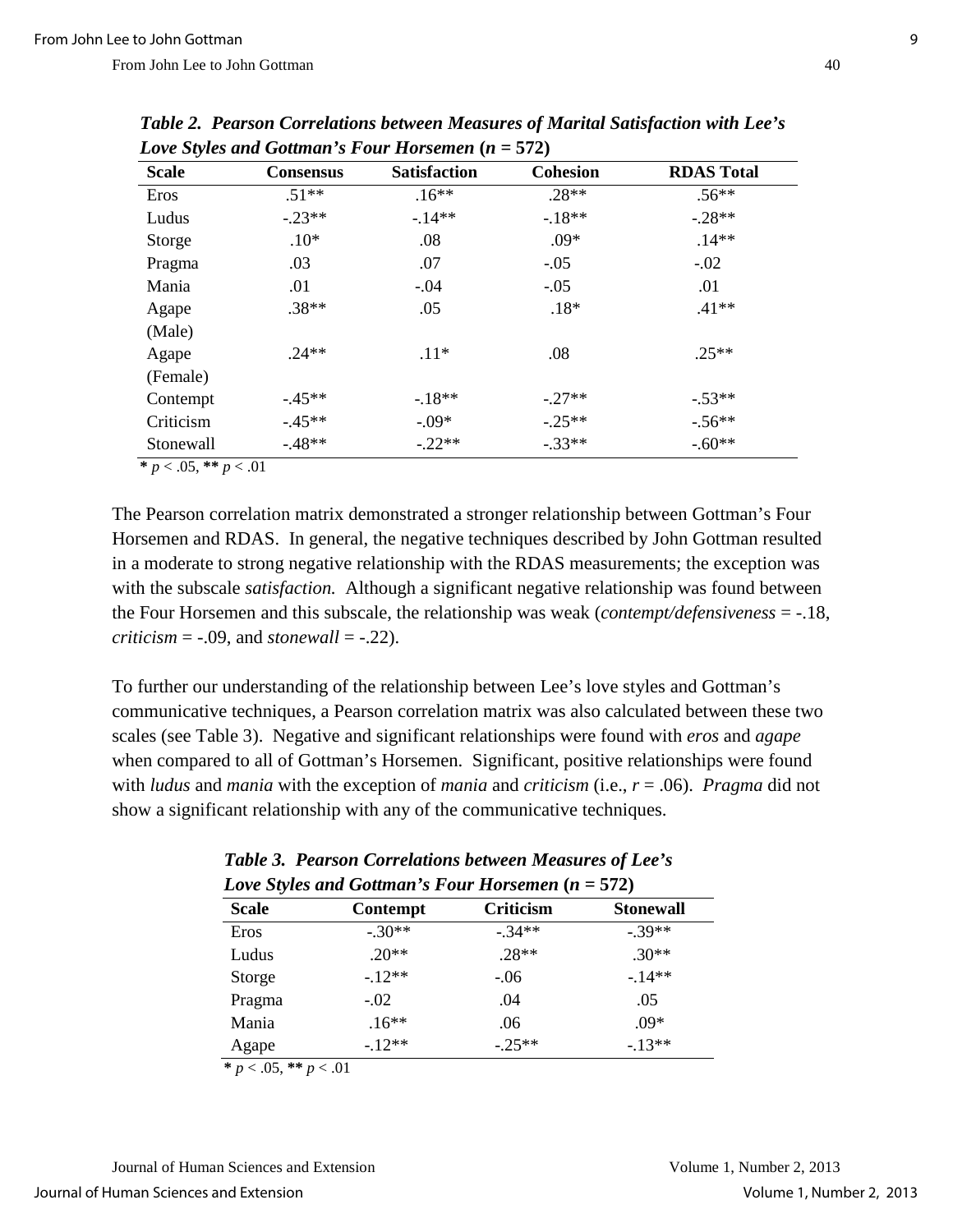Hierarchical multiple regression was used to assess the ability of John Gottman's Four Horsemen and John Lee's six love styles to predict marital satisfaction (as measured by *RDAS Total*), after controlling for the amount of time married. Preliminary analyses were conducted to ensure no violation of the assumptions of normality, linearity, multicollinearity, or homoscedasticity occurred. Length of marriage was entered in Step 1, explaining 1.5% of the variance in marital satisfaction. After the entry of Gottman's Four Horsemen at Step 2, the total variance explained by the model as a whole was  $45.2\%$ ,  $F(4, 566) = 29.40$ ,  $p < .001$ . The added variables explained an additional 43.7% of the variance in marital satisfaction, after controlling for years married,  $R^2$ change  $= .44$ , *F* change (3, 566)  $= 150.23$ ,  $p < .001$ . In Step 3, Lee's love styles were entered with the total variance explained by the model as a whole being  $54.6\%$ ,  $F(10, 560) = 67.38$ , *p* < .001. The added variables explained an additional 9.4% of the variance in marital satisfaction, after controlling for years married and Gottman's Four Horsemen,  $R^2$  change = .10, *F* change  $(6, 560) = 19.45$ ,  $p < .001$ . In the final model, all of Gottman's Horsemen were statistically significant, with *criticism* (*beta* = -6.79,  $p < .001$ ) and *stonewall* (*beta* = -5.49,  $p <$ .001) showing higher beta levels than *contempt/defensiveness* (*beta* = -.14, *p* < .001). Of John Lee's six love styles, only *eros* was found significant with *beta* = 9.41 ( $p < .001$ ).

#### **Discussion**

To begin fulfilling the need of understanding the connection between intra- and interpersonal variables with marital satisfaction and how they can be utilized in an Extension setting, questionnaires that could be used in education were provided to participants in an online survey. In particular, communicative techniques and one's personal definition of love were measured and compared to happiness in marriage. Assessing interpersonal variables, significant negative relationships were found between Gottman's negative communicative techniques (i.e., contempt/defensiveness, criticism, and stonewall) and marital satisfaction. In particular, the overall score on the RDAS and the *consensus* subscale resulted in the strongest relationships with Gottman's Four Horsemen. This finding supports the existing literature of a negative relationship being found with negative communicative patterns, and marital happiness/consensus on important matters (Gottman, 1994). By providing students with Holman and Jarvis' (2003) measurement of Gottman's communicative techniques, extension agents will be able to focus on the specific challenges that their students are having during marital conflict. This is particularly valuable information due to the challenges of observing such conflict in a marital education program.

Further supplementing existing research (e.g., Hensley, 1996; Montgomery & Sorell, 1997), the love style that views love as a game (i.e., *ludic*) resulted in a significant negative relationship (i.e., -.28) with the overall score from the RDAS. The findings for *eros*—the passionate love style—also produced unsurprising results of a positive significant relationship with all variables used to assess marital satisfaction (e.g., Contreras et al., 1996). Thus, the overall relationships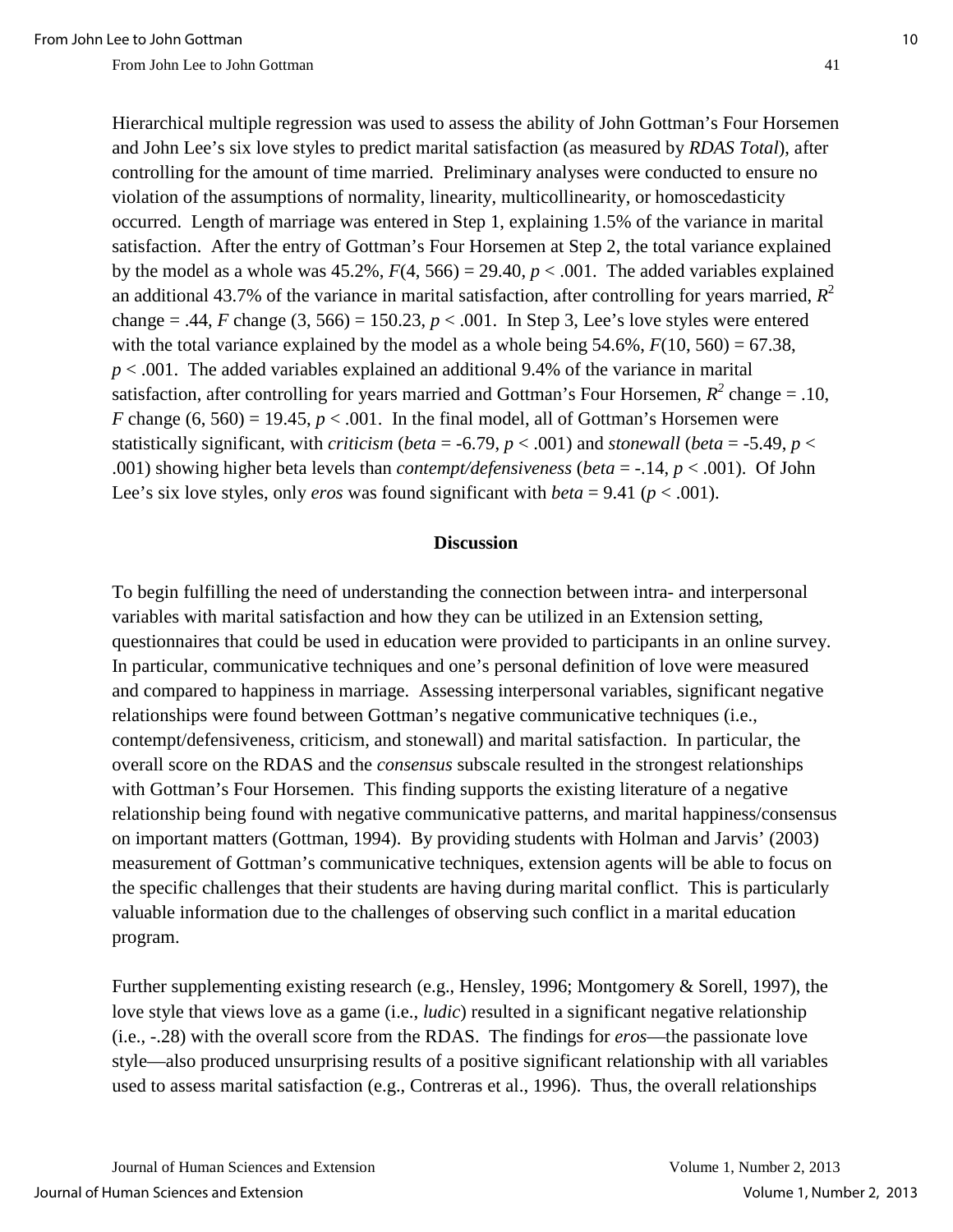found between the love styles and marital happiness supported current research, but two styles resulted in findings that differed from existing literature: *pragma*, *r* = -.02 and *mania*, *r* = .01. The lack of significant findings and negative relationship with the *manic* and *practical* love styles could possibly be due to the reliability of the questionnaire (i.e., Cronbach's alpha = .63 and .54, respectively). Thus, hypotheses 1, 2, and 3 can generally be supported with some hesitation in regards to the pragmatic and manic love styles. Once again, Extension agents will be able to use this information in an educational setting to specify what challenges their students might be having in their relationship.

The present study's true contribution to current literature, though, is the association found between both inter- and intrapersonal variables to marital satisfaction and its ability to be used in a practitioner setting. In assessing the predictive power of Gottman's Four Horsemen (i.e., interpersonal) and Lee's love styles (i.e., intrapersonal) with marital satisfaction, a model that included the amount of time married, the use of Gottman's communicative techniques, and Lee's styles accounted for 54.6% of the variance in marital satisfaction. Although the overall model was found to be significant, only Gottman's Horsemen and *eros* were found to be independently significant in the final model. These particular findings were also supported by the significant relationships found in the aforementioned regression analyses.

Regardless of this slight limitation, the usefulness of these two measurements for Extension agents is hard to deny. Educators can use these tools to enlighten them on the specific needs of their audience regardless of the diversity present. By giving these two simple measurements, agents will be able to assist in increasing their students' marital satisfaction by educating them on Lee's love styles and Gottman's communicative techniques.

### **Strengths, Limitations, and Further Research**

Gender differences were found with the recruitment method performed (i.e., mail, Facebook, or email) with females being more likely to respond to the online form of recruitment. This was particularly interesting due to Dillman et al.'s (2009) finding that females were, overall, more likely to respond to requests to participate in research. A speculated reason for this difference may be due to females being more likely to use Facebook for interpersonal communication (Weiser, 2000) and the email being sent to a university that has more female than male graduate students (Institutional Research, Planning, & Effectiveness, 2011).

In addition, the questionnaires used to measure Gottman's Four Horsemen and John Lee's love styles had some concerning results in regards to their validity. For example, even after eliminating one question, the variable *contempt/defensiveness* resulted in a Cronbach's alpha of .658 while the other two variables (*criticism* and *stonewall*) were .528 and .658 respectively. This method of analyzing Gottman's techniques is relatively new to the field and begs for more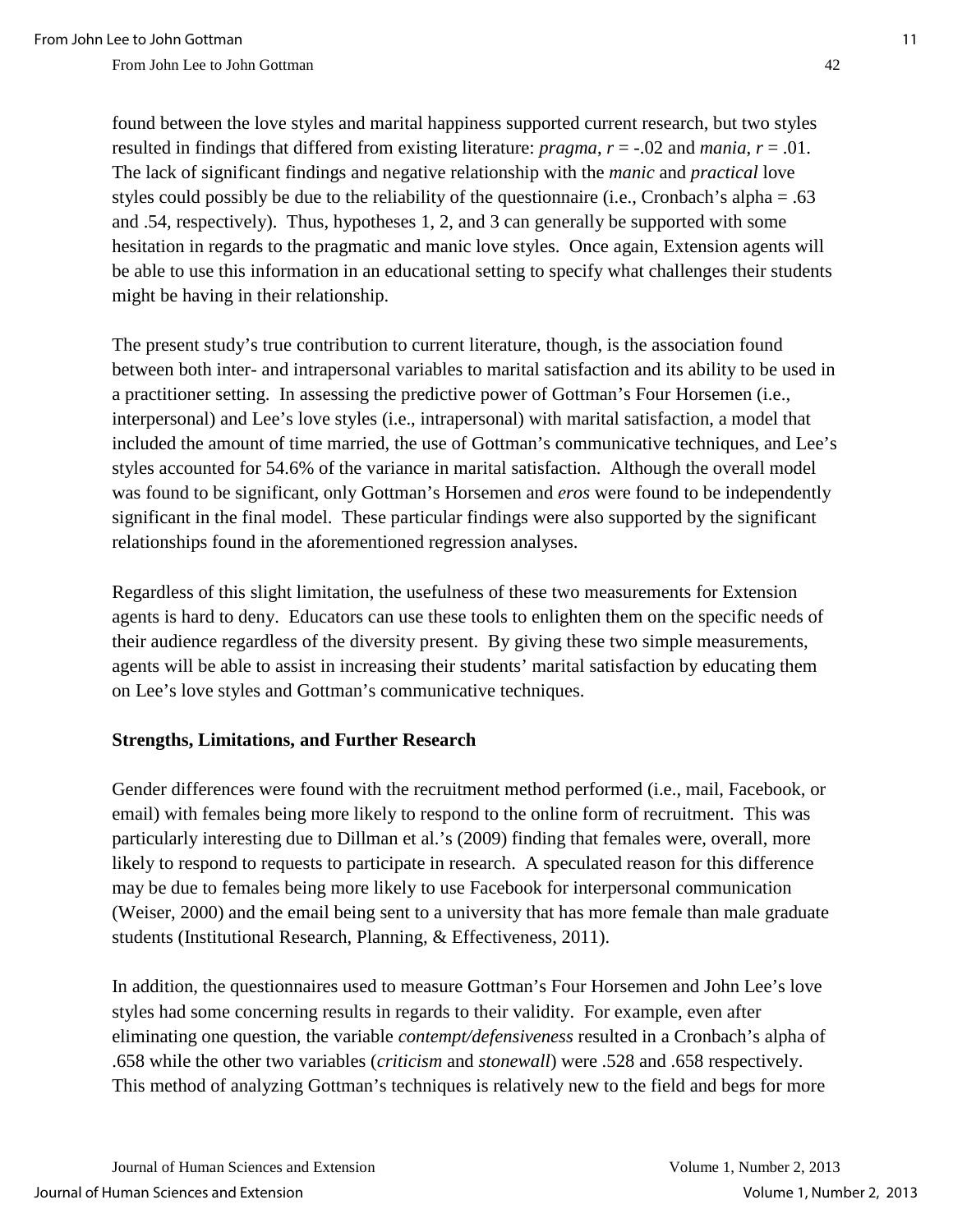clarity. Furthermore, the measurement of four of John Lee's six love styles did have a respectable amount of validity (i.e., <.62); *ludus* and *pragma,* on the other hand, resulted in alphas less than .58. It is speculated that the placement of this particular questionnaire (i.e., at the end of over ten different measurements) may have impacted the lack of consistency in measuring what the variables were intended to measure.

Thus, the resulting relationship between marital satisfaction and Lee's love styles support existing data, but the power of the relationship provides some hesitation in regards to the overall validity of this analysis. Nonetheless, the ability of Gottman's Four Horsemen and the love styles to account for a large amount of variance in marital satisfaction justifies the need for educators, practitioners, and researchers to understand both the intra- and interpersonal variables present in married couples. By utilizing components—such as the *Love Attitudes Scale*—that can assist in understanding individual differences, the impact educators can have on their students will increase greatly.

#### **References**

- Aron, A., & Westbay, L. (1995). Dimensions of the prototype of love. *Journal of Personality and Social Psychology, 70*(3)*,* 535–551. doi[:10.1037/0022-3514.70.3.535](http://dx.doi.org/10.1037/0022-3514.70.3.535)
- Busby, D. M., Christensen, C., Crane, D. R., & Larson, J. H. (1995). A revision of the Dyadic Adjustment Scale for use with distressed and nondistressed couples: Construct hierarchy and multidimensional scales. *Journal of Marital and Family Therapy, 21*(3), 289–308. doi:10.1111/j.1752-0606.1995.tb00163.x
- Busby, D. M., & Holman, T. B. (2009). Perceived match or mismatch on the Gottman conflict styles: Associations with relationship outcome variables. *Family Process, 48*(4)*,* 531– 545. doi:10.1111/j.1545-5300.2009.01300.x
- Busby, D. M., Holman, T. B., & Taniguchi, N. (2001). RELATE: Relationship evaluation of the individual, family, cultural, and couple contexts. *Family Relations, 50*(4), 308–316. doi:10.1111/j.1741-3729.2001.00308.x
- Clark, M. S., & Mills, J. (1979). Interpersonal attraction in exchange and communal relationships. *Journal of Personality and Social Psychology, 37*(1)*,* 12–24. doi:10.1037//0022-3514.37.1.12
- Cohen, J. (1988). *Statistical power analysis for the behavioral sciences* (2nd ed.). Hillsdale, NJ: Lawrence Erlbaum Associates.
- Contreras, R., Hendrick, S. S., & Hendrick, C. (1996). Perspectives on marital love and satisfaction in Mexican American and Anglo-American couples. *Journal of Counseling and Development, 74*(4)*,* 408–415. doi:10.1002/j.1556-6676.1996.tb01887.x
- Davies, M. F. (2001). Socially desirable responding and impression management in the endorsement of love styles. *Journal of Psychology, 135*(5)*,* 562–570. doi:10.1080/00223980109603719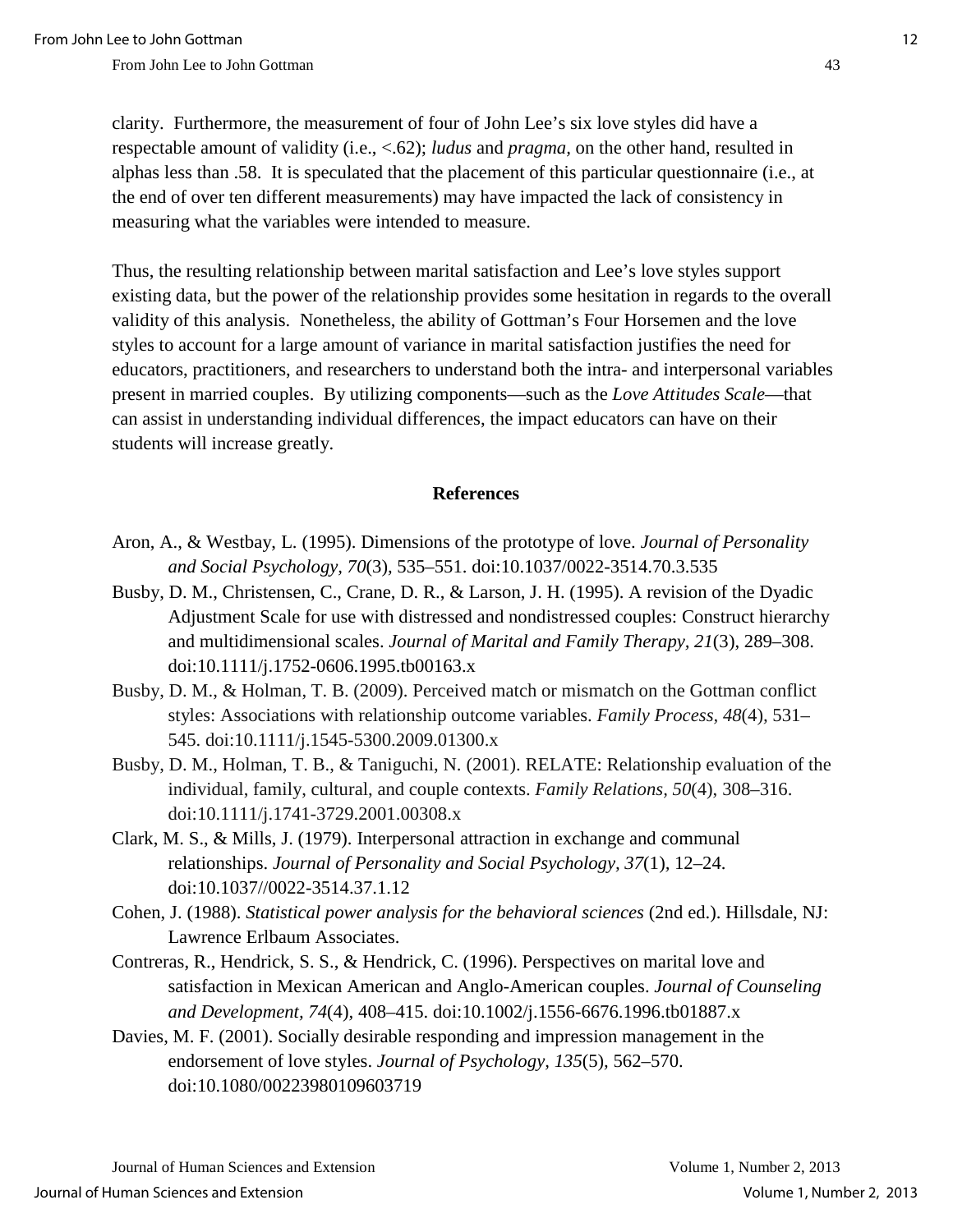- DeKay, M. L., Greeno, C. G., & Houck, P. R. (2002). Searching for a two-factor model of marriage duration: Commentary on Gottman and Levenson. *Family Process, 41*(1)*,* 97– 103. doi:10.1111/j.1545-5300.2002.40102000097.x
- Dillman, D. A., Smyth, J. D., & Christian, L. M. (2009). *Internet, mail, and mixed-mode surveys: The tailored design method* (3rd ed.)*.* Hoboken, NJ: John Wiley & Sons, Inc.
- Feeney, J. A., & Noller, P. (1996). *Adult attachment.* Thousand Oaks, CA: Sage Publications.
- Fincham, F. D., & Beach, S. R. H. (2010). Marriage in the new millennium: A decade in review. *Journal of Marriage and Family, 72*(3)*,* 630–649. doi:10.1111/j.1741-3737.2010.00722.x
- Furman, W., & Flanagan, A. (1997). The influence of earlier relationships on marriage: An attachment perspective. In W. K. Halford & H. J. Markman (Eds.), *Clinical handbook of marriage and couples interventions* (pp. 179–202). Hoboken, NJ: John Wiley & Sons, Inc.
- Goodboy, A. K., & Myers, S. A. (2010). Relational quality indicators and love styles as predictors of negative relational maintenance behaviors in romantic relationships. *Communication Reports, 23*(2)*,* 65–78. doi:10.1080/08934215.2010.511397
- Gottman, J. M. (1994). *What predicts divorce: The relationship between marital processes and marital outcomes.* Hillsdale, NJ: Lawrence Erlbaum.
- Gubbins, C. A., Perosa, L. M., & Bartle-Haring, S. (2010). Relationships between married couples' self-differentiation/individuation and Gottman's model of marital interactions. *Contemporary Family Therapy, 32*(4), 383–395. doi:10.1007/s10591-010-9132-4
- Hahn, J., & Blass, T. (1997). Dating partner preferences: A function of similarity of love styles. *Journal of Social Behavior and Personality, 12*(3)*,* 595–610.
- Hallett, G. (1989). *Christian neighbor-love: An assessment of six rival versions.* Washington, DC: Georgetown University Press.
- Hendrick, S. S. (2004). Close relationships research: A resource for couple and family therapists. *Journal of Marital and Family Therapy, 30*(1)*,* 13–27. doi:10.1111/j.1752- 0606.2004.tb01219.x
- Hendrick, C., & Hendrick, S. (1986). A theory and method of love. *Journal of Personality and Social Psychology, 50*(2)*,* 392–402. doi:10.1037/0022-3514.50.2.392
- Hendrick, S. S., & Hendrick, C. (1987). Love and sexual attitudes, self-disclosure and sensation seeking. *Journal of Social and Personal Relationships, 4*(3)*,* 281–297. doi:10.1177/026540758700400303
- Hendrick, S. S., Dicke, A., & Hendrick, C. (1998). The relationship assessment scale. *Journal of Social and Personal Relationships, 15*(1)*,* 137–142. doi:10.1177/0265407598151009
- Hendrick, S. S., Hendrick, C., & Adler, N. L. (1988). Romantic relationships: Love, satisfaction, and staying together. *Journal of Personality and Social Psychology, 54*(6)*,* 980–988. doi:10.1037//0022-3514.54.6.980
- Hensley, W. E. (1996). The effect of a ludus love style on sexual experience. *Social Behavior and Personality, 24*(3)*,* 205–212. doi:10.2224/sbp.1996.24.3.205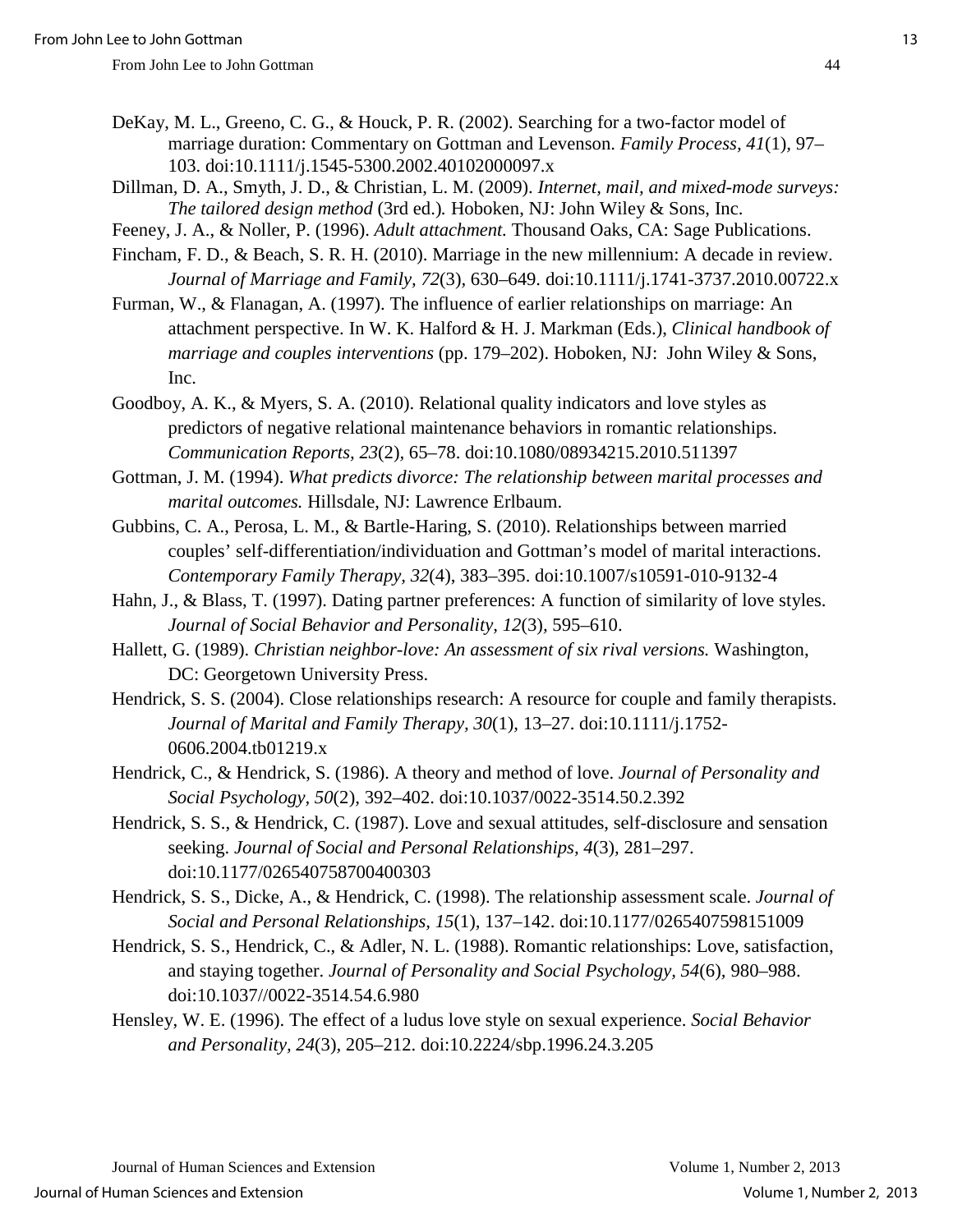- Heyman, R. E., & Hunt, A. N. (2007). Replication in observational couples research: A commentary. *Journal of Marriage and Family, 69*(1)*,* 81–85. doi:10.1111/j.1741- 3737.2006.00345.x
- Holman, T. B., & Jarvis, M. O. (2003). Hostile, volatile, avoiding, and validating couple-conflict types: An investigation of Gottman's couple-conflict types. *Personal Relationships, 10*(2), 267–282. doi:10.1111/1475-6811.00049
- Inman-Amos, J., Hendrick, S. S., & Hendrick, C. (1994). Love attitudes: Similarities between parents and between parents and children. *Family Relations, 43*(4)*,* 456–461. doi:10.2307/585378
- Institutional Research, Planning, & Effectiveness (2011). *Enrollment and persistence.* University of Kentucky. Available at http://www.uky.edu/IRPE/fast\_facts/cds/1011enroll.html
- Kanemasa, Y., Taniguchi, J., Daibo, I., & Ishimori, M. (2004). Love styles and romantic love experiences in Japan. *Social Behavior and Personality, 32*(3)*,* 265–281. doi:10.2224/sbp.2004.32.3.265
- Lee, J. A. (1973). *Colours of love: An exploration of the ways of loving.* New York, NY: New Press.
- Levy, M. B., & Davis, K. E. (1988). Lovestyles and attachment styles compared: Their relations to each other and to various relationship characteristics. *Journal of Social and Personal Relationships, 5*(4)*,* 439–471. doi:10.1177/0265407588054004
- Lin, L., & Huddleston-Casas, C. A. (2005). Agape love in couple relationships. *Marriage & Family Review, 37*(4)*,* 29–48. doi:10.1300/J002v37n04\_03
- Montgomery, M. J., & Sorell, G. T. (1997). Differences in love attitudes across family life stages. *Family Relations, 46*(1)*,* 55–61. doi:10.2307/585607
- Morrow, G. D., Clark, E. M., & Brock, K. F. (1995). Individual and partner love styles: Implications for the quality of romantic involvements. *Journal of Social and Personal Relationships, 12*(3)*,* 363–387. doi:10.1177/0265407595123003
- Richardson, D. R., Hammock, G. S., Lubben, T., & Mickler, S. (1989). The relationship between love attitudes and conflict responses. *Journal of Social and Clinical Psychology, 8*(4)*,*  430–441. doi:10.1521/jscp.1989.8.4.430
- Rodrigues, A. E., Hall, J. H., & Fincham, F. D. (2006). What predicts divorce and relationship dissolution? In M. A. Fine, J. H. Harvey, M. A. Fine & J. H. Harvey (Eds.), *Handbook of divorce and relationship dissolution* (pp. 85–112). Mahwah, NJ: Lawrence Erlbaum Associates.
- Schneewind, K. A., & Gerhard, A. K. (2002). Relationship personality, conflict resolution, and marital satisfaction in the first 5 years of marriage. *Family Relations, 51*(1)*,* 63–71. doi:10.1111/j.1741-3729.2002.00063.x
- Spanier, G. B. (1976). Measuring dyadic adjustment: New scales for assessing the quality of marriage and similar dyads. *Journal of Marriage and the Family, 38*(1)*,* 15–28. doi: 10.2307/350547